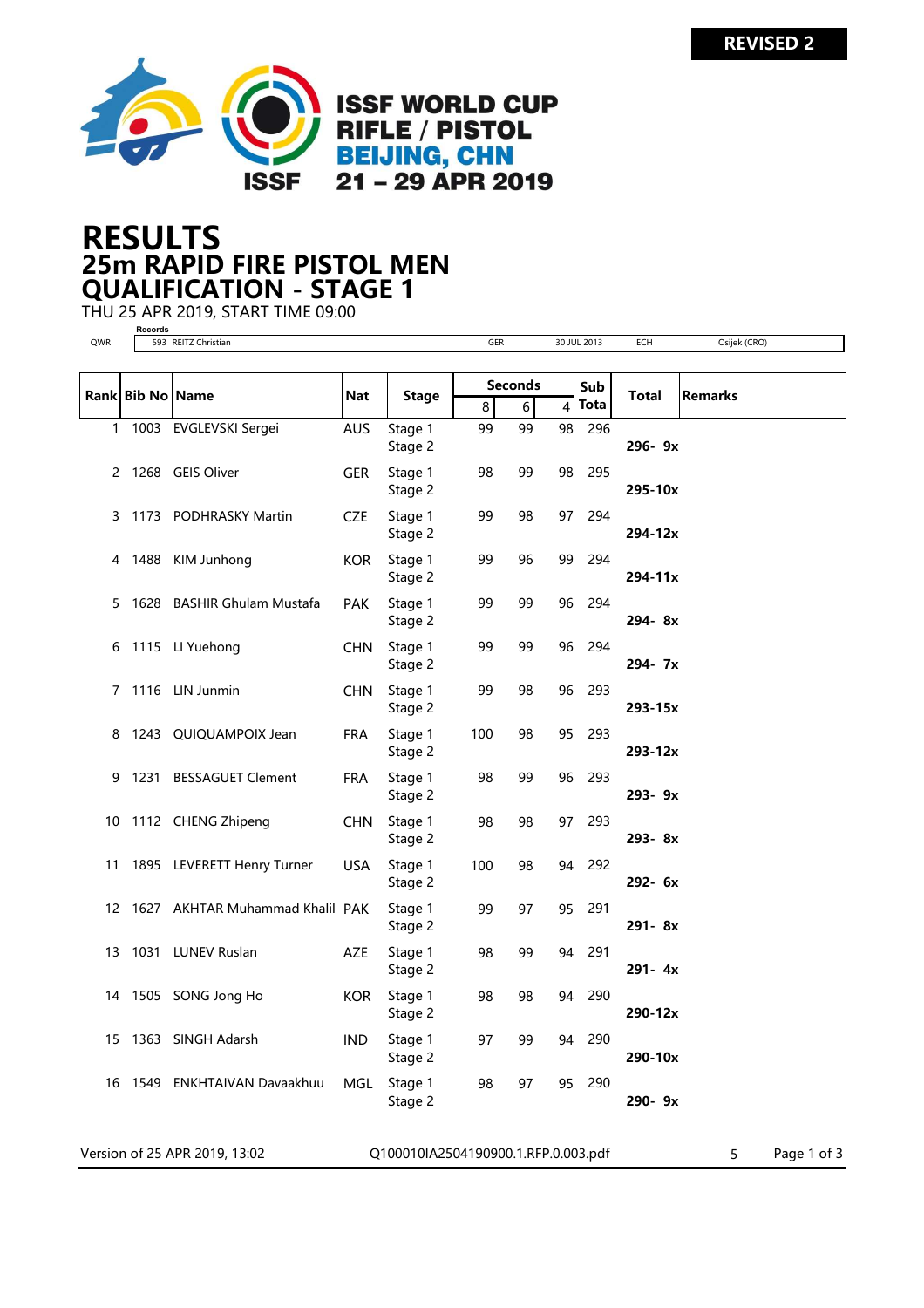|    | Rank Bib No Name |                               | Nat        | <b>Stage</b>                        | <b>Seconds</b> |                       |    | Sub         | <b>Total</b> | <b>Remarks</b>   |
|----|------------------|-------------------------------|------------|-------------------------------------|----------------|-----------------------|----|-------------|--------------|------------------|
|    |                  |                               |            |                                     | 8              | 6                     | 4  | <b>Tota</b> |              |                  |
|    |                  | 17 1341 ANISH Anish           | <b>IND</b> | Stage 1<br>Stage 2                  | 98             | 100<br>$\bar{a}$      | 91 | 289         | 289-10x      |                  |
|    |                  | 18 1705 SHCHEPETKOV Andrey    | <b>RUS</b> | Stage 1<br>Stage 2                  | 99             | 99                    | 91 | 289         | 289-9x       |                  |
|    |                  | 19 1229 ARTAUD Boris          | <b>FRA</b> | Stage 1<br>Stage 2                  | 96             | 97                    | 96 | 289         | 289-8x       |                  |
| 20 |                  | 1251 GOWIN Sam William        | GBR        | Stage 1<br>Stage 2                  | 97             | 97<br>$\sim 10$       | 95 | 289         | 289-7x       |                  |
|    |                  | 21 1474 HAN Daeyoon           | <b>KOR</b> | Stage 1<br>Stage 2                  | 98             | 94                    | 97 | 289         | 289- 6x      |                  |
|    |                  | 22 1348 GOEL Arpit            | <b>IND</b> | Stage 1<br>Stage 2                  | 96             | 98                    |    | 94 288      | 288-15x      |                  |
|    |                  | 23 1877 PETRIV Oleksandr      | <b>UKR</b> | Stage 1<br>Stage 2                  | 99             | 97<br>$\sim$ 10 $\mu$ | 92 | 288         | $288 - 11x$  |                  |
|    |                  | 24 1901 SANDERSON Keith       | <b>USA</b> | Stage 1<br>Stage 2                  | 96             | 98                    | 94 | 288         | 288-7x       |                  |
|    |                  | 25 1425 AKIYAMA Teruyoshi     | <b>JPN</b> | Stage 1<br>Stage 2                  | 99             | 97                    |    | 92 288      | 288-7x       |                  |
|    |                  | 25 1923 HA MINH Thanh         | <b>VIE</b> | Stage 1<br>Stage 2                  | 99             | 97<br>$\sim$ $\sim$   | 92 | 288         | 288-7x       |                  |
|    |                  | 27 1413 MAZZETTI Riccardo     | <b>ITA</b> | Stage 1<br>Stage 2                  | 95             | 98<br>$\sim$ $\sim$   | 95 | 288         | 288-6x       |                  |
|    |                  | 28 1643 KLIMEK Damian         | <b>POL</b> | Stage 1<br>Stage 2                  | 96             | 98<br>$\sim$ $\sim$   | 93 | 287         | $287 - 13x$  |                  |
|    |                  | 29 1277 REITZ Christian       | GER        | Stage 1<br>Stage 2                  | 99             | 97                    | 91 | 287         | $287 - 13x$  |                  |
|    |                  | 30 1876 PASTERNAK Volodymyr   | <b>UKR</b> | Stage 1<br>Stage 2                  | 95             | 97<br>$\sim$ $\sim$   | 95 | 287         | 287-9x       |                  |
| 31 |                  | 1451 YOSHIOKA Dai             | <b>JPN</b> | Stage 1<br>Stage 2                  | 95             | 98<br>$\alpha$        | 94 | 287         | $287 - 6x$   |                  |
|    |                  | 32 1002 ASHMORE Thomas James  | <b>AUS</b> | Stage 1<br>Stage 2                  | 98             | 96                    | 93 | 287         | 287-3x       |                  |
|    |                  | 33 1076 DUARTE Emerson        | <b>BRA</b> | Stage 1<br>Stage 2                  | 97             | 94                    | 95 | 286         | 286-8x       |                  |
|    |                  | 34 1280 SAUTER Aaron          | <b>GER</b> | Stage 1<br>Stage 2                  | 95             | 98                    | 93 | 286         | 286-8x       |                  |
|    |                  | 35 1176 STRNAD Martin         | <b>CZE</b> | Stage 1<br>Stage 2                  | 97             | 94                    | 95 | 286         | 286-7x       |                  |
| 36 |                  | 1668 AL-TAMIMI Mohd Hassan    | QAT        | Stage 1<br>Stage 2                  | 96             | 96                    | 94 | 286         | 286-7x       |                  |
|    |                  | 37 1648 MILIWEK Oskar         | POL        | Stage 1<br>Stage 2                  | 97             | 94                    | 95 | 286         | 286- 6x      |                  |
|    |                  | 38 1297 CHEN Haohui           | HKG        | Stage 1<br>Stage 2                  | 99             | 97                    | 90 | 286         | 286- 6x      |                  |
| 39 |                  | 1208 OLESK Peeter             | EST        | Stage 1<br>Stage 2                  | 98             | 98                    | 90 | 286         | 286- 5x      |                  |
| 40 |                  | 1177 TEHAN Tomas              | <b>CZE</b> | Stage 1<br>Stage 2                  | 94             | 96                    | 96 | 286         | 286-3x       |                  |
|    |                  | Version of 25 APR 2019, 13:02 |            | Q100010IA2504190900.1.RFP.0.003.pdf |                |                       |    |             |              | Page 2 of 3<br>5 |

j.